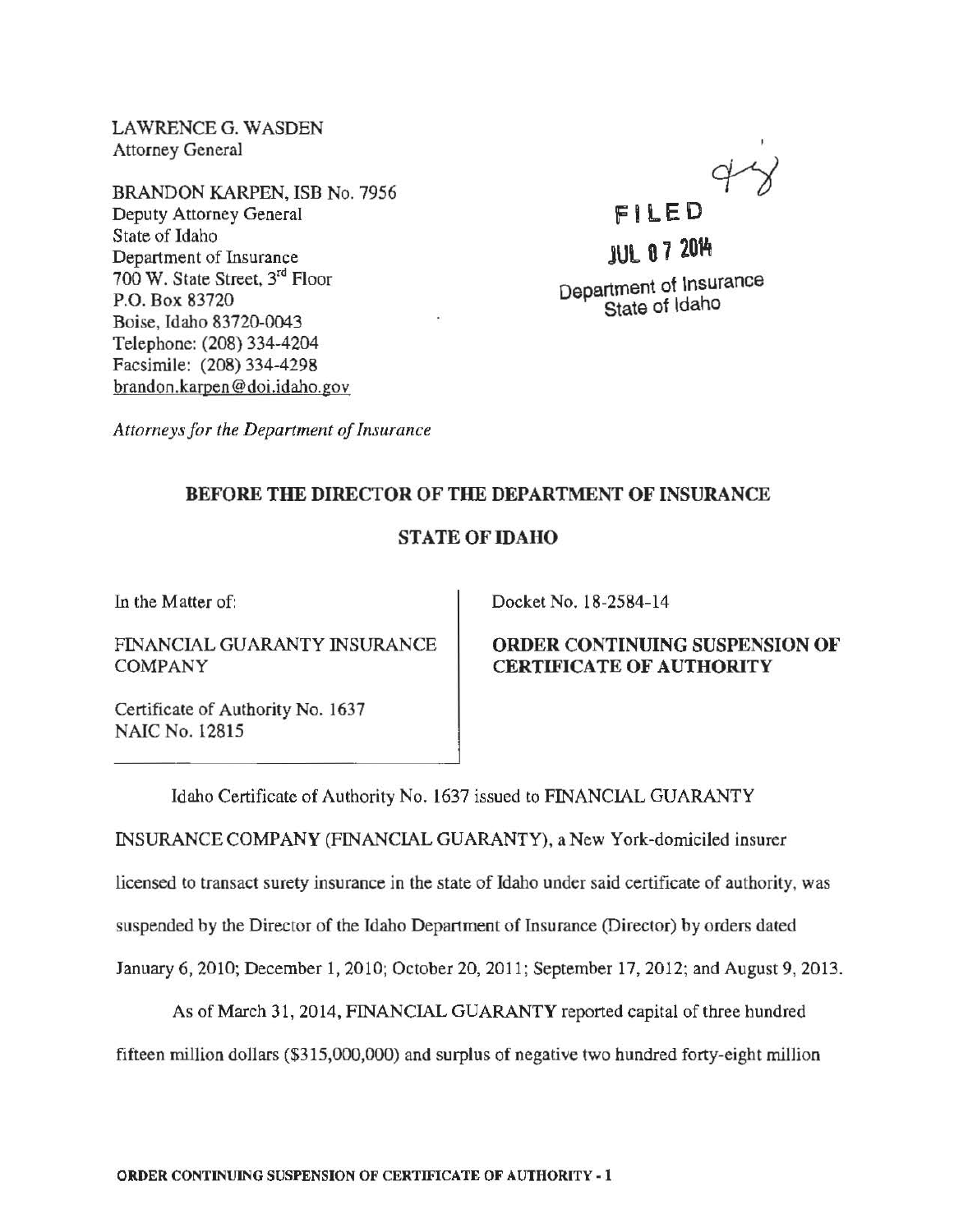six hundred thousand dollars ( -\$248,600,000), as reflected in its statutory financial statement of that date.

The Director, having reviewed the foregoing and the requirements of Idaho Code  $\S$ § 41- $313(1)$  and  $41-326(1)(b)$ , and good cause appearing therefor,

THE DIRECTOR HEREBY FINDS that FINANCIAL GUARANTY does not meet the requirements for maintaining surplus set forth at Idaho Code§ 41-313(1), and thus fails to meet the requirements for holding a certificate of authority in the state of Idaho.

NOW, THEREFORE, IT IS HEREBY ORDERED, pursuant to Idaho Code § 41-326(l)(b), that Idaho Certificate of Authority No. 1637 issued to FINANCIAL GUARANTY be CONTINUED IN SUSPENSION, effective immediately, for a period of one (1) year from the date of this order. The Director may terminate the suspension sooner if the cause for said suspension is corrected and FINANCIAL GUARANTY is otherwise in compliance with title 41, Idaho Code.

IT IS FURTHER ORDERED that FINANCIAL GUARANTY comply with the requirements of Idaho Code§ 41-329, including§ 41-329(2), which provides: "During the suspension period the insurer shall not solicit or write any new business in this state, but shall file its annual statement, pay fees, licenses, and taxes as required under this code, and may service its business already in force in this state, as if the certificate of authority had continued in full force."

IT IS FURTHER ORDERED, pursuant to Idaho Code§ 41-330(1), that, within four (4) days after notice of this suspension is provided, FINANCIAL GUARANTY shall notify, by any available means, every person authorized to write business in the state of Idaho by said insurance company, to immediately cease to write any further insurance business for FINANCIAL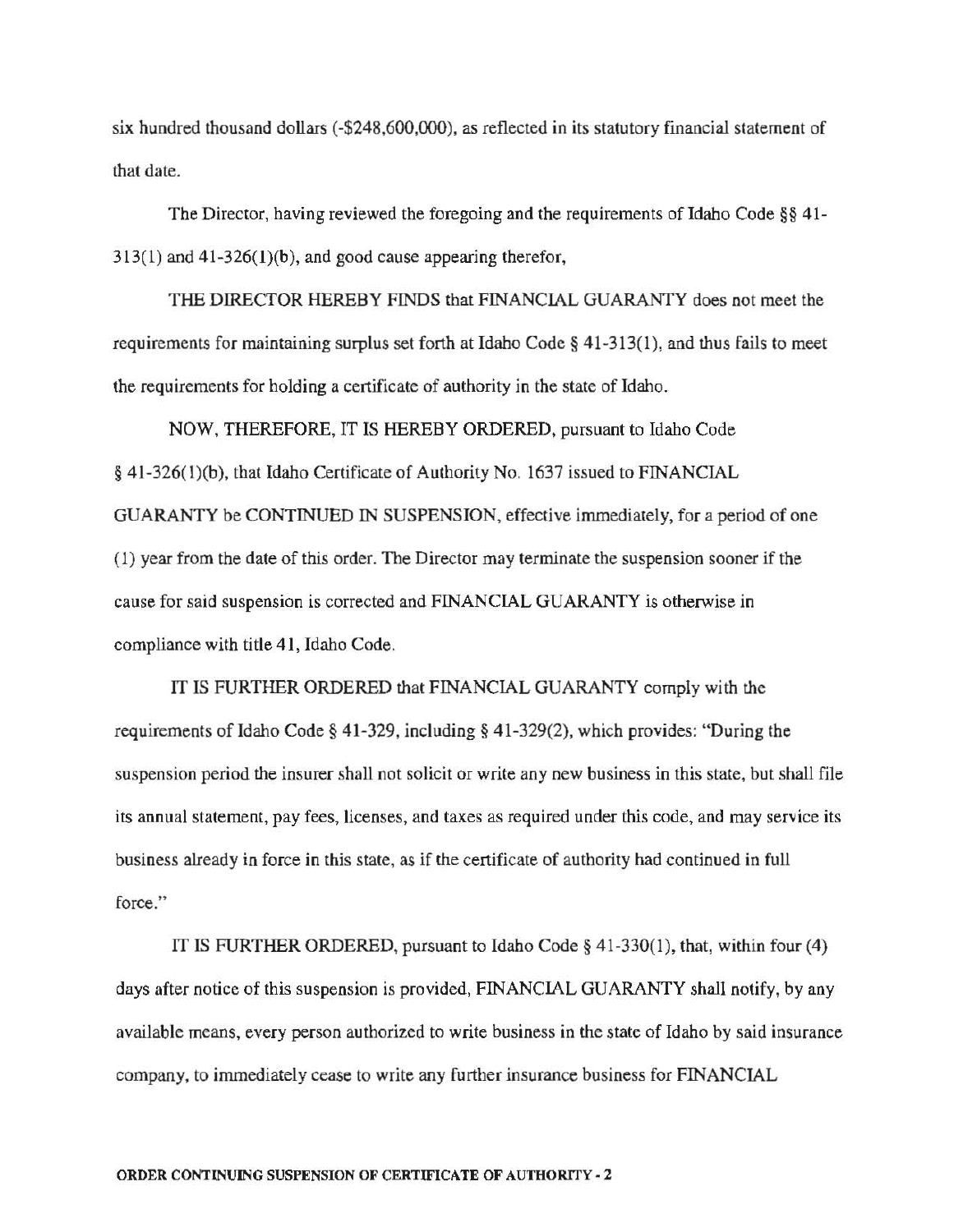GUARANTY in Idaho, unless such action has already been taken pursuant *to* prior order of the

Director.

DATED this  $\frac{\partial h}{\partial x}$  July, 2014.

STATE OF IDAHO DEPARTMENT OF INSURANCE

allay/aal WILLI<sub>J</sub> Director

#### NOTIFICATION OF RIGHTS

This is a final order of the Director. Any party may file a motion for reconsideration of this final order within fourteen (14) days of the service date of this order. The agency will dispose of the petition for reconsideration within twenty-one (21) days of its receipt, or the petition will be considered denied by operation of law. *See* Idaho Code§ 67-5246(4).

Pursuant to Idaho Code §§ 67-5270 and 67-5272, any party aggrieved by this final order or orders previously issued in this case may appeal this final order and all previously issued orders in this case to district court by filing a petition in the district court of the county in which:

- i. A hearing was held,
- ii. The final agency action was taken,
- iii. The party seeking review of the order resides, or operates its principal place of business in Idaho, or
- iv. The real property or personal property that was the subject of the agency action is located.

An appeal must be filed within twenty-eight (28) days of (a) the service date of this final order, (b) an order denying petition for reconsideration, or (c) the failure within twenty-one (21) days to grant or deny a petition for reconsideration, whichever is later. *See* Idaho Code

#### ORDER CONTINUING SUSPENSION OF CERTIFICATE OF AUTHORITY- 3